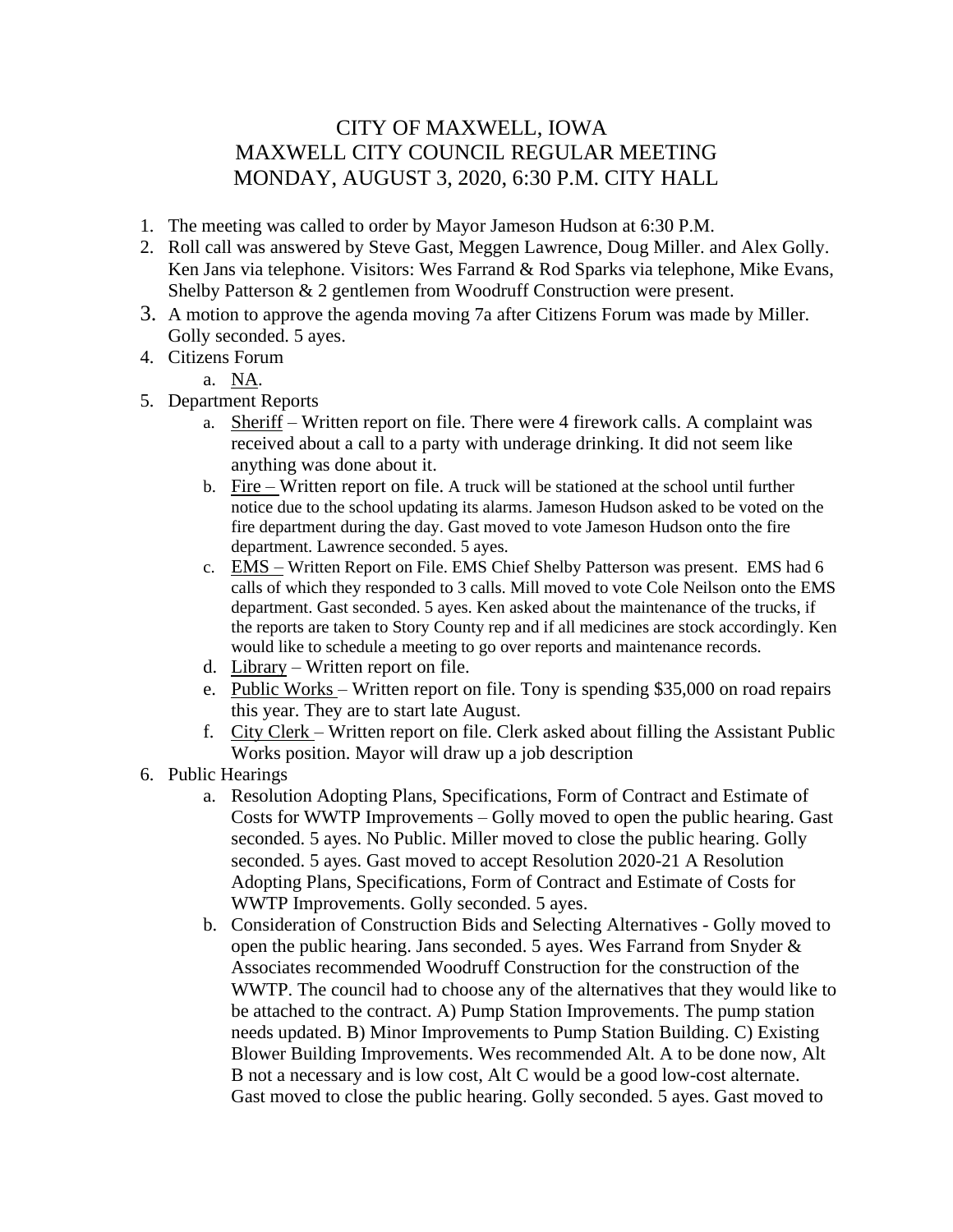accept the base bid by Woodruff Construction with Alternate C as an addon. Golly seconded. 4 ayes, 1 nay-Miller.

- c. Resolution Making Award of Construction Contract for WWTP Improvements Golly moved to open the public hearing. Miller seconded. 5 ayes. No Public. Gast moved to close the public hearing. Lawrence seconded. 5 ayes. Gast moved to approve Resolution 2020-22 A Resolution Making Award of Construction Contract for WWTP Improvements to Woodruff Contractors, LLC for the base price of \$3,627,250 and option C for \$47,500. Golly seconded. 4 ayes, 1 nay-Miller.
- d. Resolution Approving Construction Contract and Bond for the Construction of the Wastewater Treatment Plant Improvements – Miller moved to open the public hearing. Jans seconded. 5 ayes. No Public. Gast moved to close the public hearing. Jans seconded. 5 ayes. Gast moved to approve Resolution 2020-23 A Resolution Approving Construction Contract and Bond for the Construction of the Wastewater Treatment Plant Improvements subject to Surety Bond and Bond Date. Lawrence seconded. 5 ayes.
- 7. Business
	- a. Discussion and Action on Allowing Truck Pulls Mike Evans asked to hold a truck pull August  $25<sup>th</sup>$  from 5:30-11:00. Golly moved to approve the truck pull with the proper insurance. Lawrence seconded. 5 ayes.
	- b. A Motion to Approve 2020-2021 LP Gas Contract Gast moved to approve the New Century LP Prepay Contract. Golly seconded. 5 ayes.
	- c. Discussion of Baldwin Street Rehabilitation Project– Wes Farrand sent a memo answering questions about the Baldwin St Rehabilitation Project. Wes needs the council to decide on the option that they would like to move forward with before plans can be finalized. The main issue will be financing the project. Grants are being looked at.
	- d. Approval to Post for the Opening on the Planning and Zoning/Board of adjustment Boards. -. Leota Hudson and Sue Philpott are looking to step down. Gast moved to post the 2 positions. Miller seconded. 5 ayes.
	- e. Discussion to Construct a Shelter on the Freedom Rock Plaza and Approval of a Matching Grant to Purchase and Construct – In order to finish the Freedom Rock Plaza, a shelter was planned. Pritchard's are willing to donate 4 pillars from the old courthouse, for the corners. The proposed shelter would cast \$10,000. Gast moved to provide \$7,000 from local option sales tax. Miller seconded. 5 ayes.
	- f. Discussion and Action of 2020 Legislative Changes to City Ordinances Gast recommended the updates from Simmering & Cory to the Maxwell Code of Ordinances. Lawrence seconded. 5 ayes.
	- g. Discussion and Approval of Fall Market September 6-October 25- Discussion on a Fall Market in the Park contained trash removal as the city workers have had to remove trash which overfills the city dumpster. Gast moved to approve the Fall Market in the Park with the condition that they take care of their own trash disposal. Lawrence seconded. 5 ayes.
- 8. Council and Mayor Reports
	- a. Covid-19 Discussion on precautions being taken.
	- b. Complaints  $-1$ ) Sidewalks. Complaints about people removing their sidewalks and not replacing them. The city needs a plan to replace sidewalks for Safe Route to School. The city can put aside \$25,000 to use toward new sidewalks. It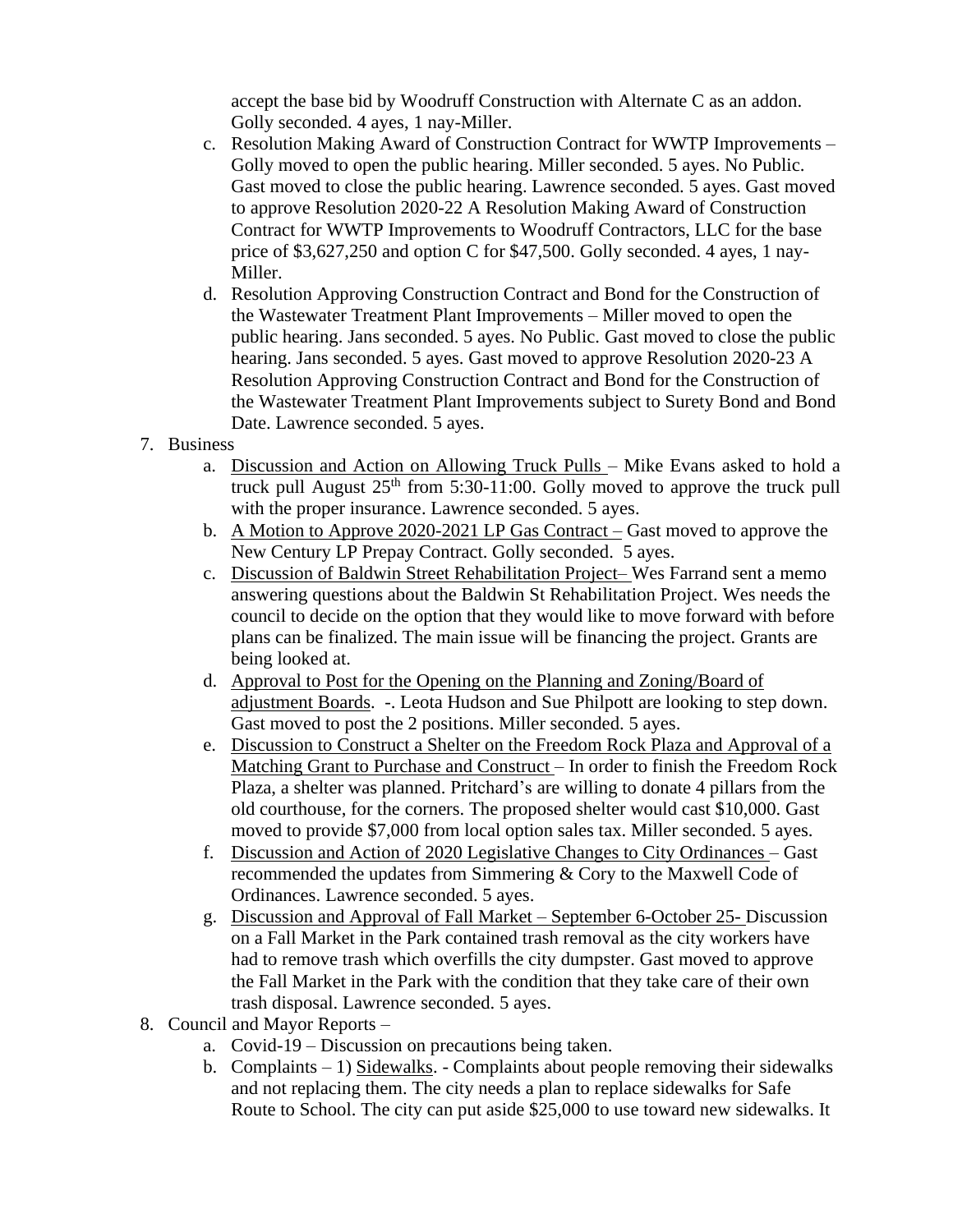will be discussed in as part of the next budget. 2) Rod Sparks – Complained about Metcalf St does not have a child crossing sign for vehicles coming from the west. The school and city should encourage kids to cross at Maxwell St. since this is the side of school that the buses leave from. He also had a complaint about his neighbor's fence. Steve suggested that the council go out and look at the fence.

- c. Steve Gast  $-1$ ) Steve reported that Old Settlers was working on encouraging social distancing and wearing masks. Steve mentioned that the interior road should be blocked before church so that there will be room for the Farmers Market to set-up on Sunday.
- d. Alex Golly  $-1$ ) Alex asked when the garbage contract with Chitty's Garbage ends. City can start looking at new contracts in November to start in January. 2) Alex has heard that the Fire Dept has lost their non-profit status. They are working to get it updated.
- e. Doug Miller –1) Doug asked Wes Farrand about the Sidwell property. There was a problem with the title that needs to be cleaned up before moving forward. 2) Speed limit signs on Hwy 210 was discussed There was some miscommunication on the DOT side and will be moved soon. 3) Where in the process is the ADA ramp? The location was confirmed. They are waiting for a survey for the final design which should be done in September. 4) Has the new city truck been ordered. Waiting for the loan to be processed.
- f. Ken Jans 1) Ken reported that Story County Medical Center is open 5 days a week starting Aug. 10, 2020. The hours are Monday-Thursday 8-4:30 and Friday 8-11. 2) Ken would like to get a different microphone system.
- g. Jameson Hudson –1) Market in the park is interested in paying the city to pick up the garbage & dispose of it each week. 2) The City does not allow harassment of their employees whether they are paid or appointed. 3) Congratulations to the softball girls.
- 9. Consent Agenda
- **1)** Gast moved to accept the July 6th, 2020 minutes, Golly seconded. 4 ayes. 1 abstain-Jans
- **2)** Gast moved to approve the bills. Golly seconded. 5 ayes Bills presented were as follows:

| <b>CLAIMS REPORT</b>                 |                                         |                |
|--------------------------------------|-----------------------------------------|----------------|
| <b>VENDOR</b>                        | <b>REFERENCE</b>                        | <b>AMOUNT</b>  |
| <b>ABSTRACT &amp; TITLE SERVICES</b> | TITLE REPORT FOR 609 MAIN ST            | \$<br>170.00   |
| <b>ACCESS</b>                        | <b>MONTHLY PRINTER RENT</b>             | \$<br>165.91   |
| <b>ACCESS</b>                        | <b>MONTHLY PRINTER RENT</b>             | \$<br>165.91   |
| ACTIVE911 INC                        | <b>TRADITIONAL SUBSCRIPTION</b>         | \$<br>338.00   |
| AFLAC                                | <b>AFLAC CANCER</b>                     | \$<br>378.72   |
| AHLERS & COONEY P.C.                 | SEWER REVENUE CAPITAL LOAN              | \$<br>6,075.00 |
| AHLERS & COONEY P.C.                 | PROPERTY ACUISITION WWTP PROP           | \$<br>456.00   |
| <b>ALLIANT ENERGY</b>                | <b>MONTHLY UTILITY BILL</b>             | \$<br>4,866.35 |
| <b>ALLIANT ENERGY</b>                | <b>MONTHLY UTILITY BILL</b>             | \$<br>5,654.74 |
| <b>BADGER METER</b>                  | <b>WATER METER READS MAY &amp; JUNE</b> | \$<br>685.30   |
| <b>BARCO MUNICIPAL PRODUCTS INC</b>  | <b>CONES &amp; REFLECTIVE SIGNS</b>     | \$<br>1,344.28 |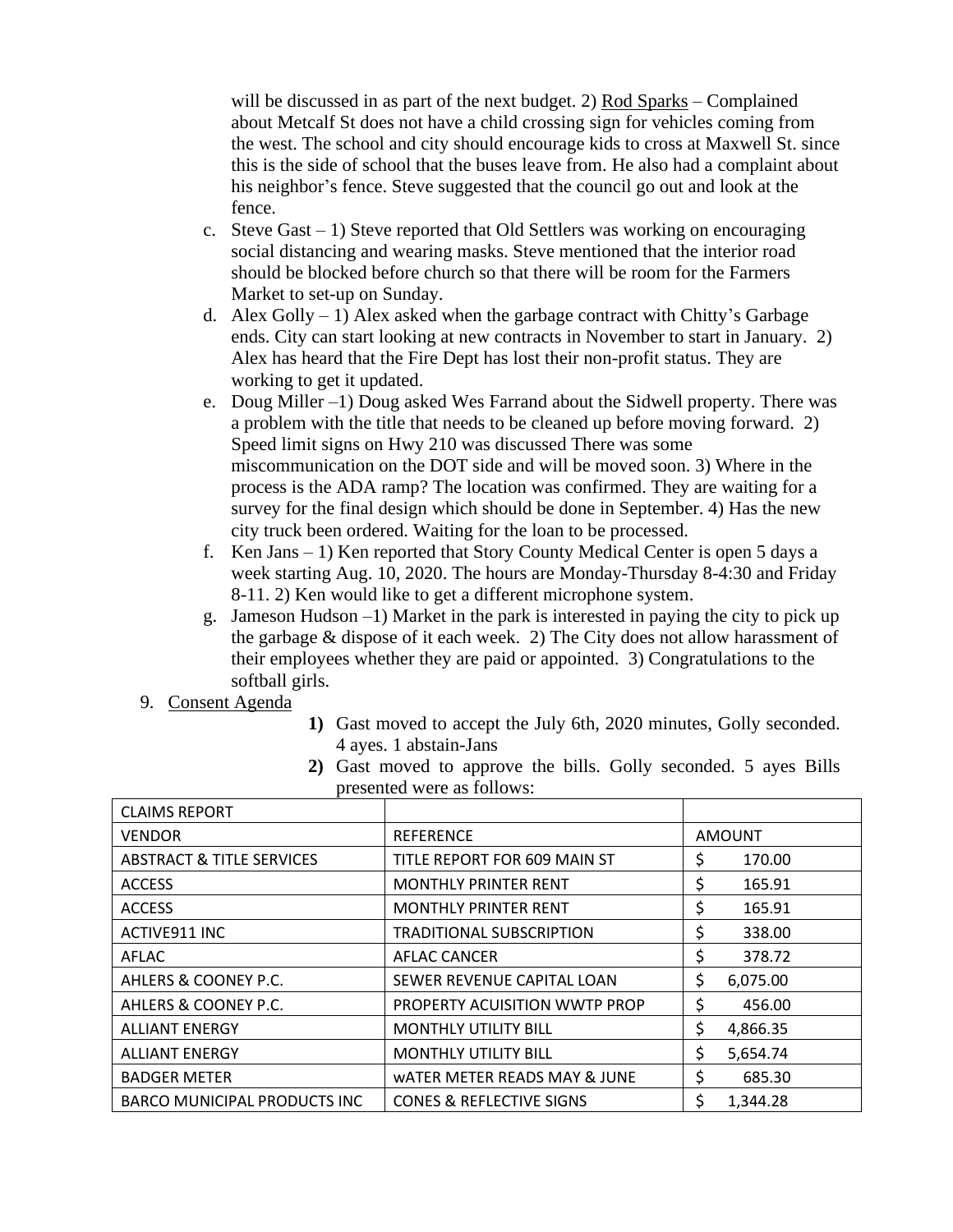| <b>BIG 8 TYRE CENTER</b>             | TIRES FOR LAWN MOWER               | \$<br>59.04     |
|--------------------------------------|------------------------------------|-----------------|
| <b>BROCK BURTON</b>                  | CALLS, MEETINGS, TRAININGS         | \$<br>273.00    |
| CALDWELL, BRIERLY, & CHALUPA LLC     | ABANDON BUILDING -609 MAIN ST      | \$<br>226.00    |
| CALDWELL, BRIERLY, & CHALUPA LLC     | FENCE, OLD SETTLERS, 609 MAIN ST   | \$<br>168.00    |
| <b>CASEY'S BUSINESS MASTERCARD</b>   | <b>MONTHLY GAS &amp; DIESEL</b>    | \$<br>560.37    |
| CENTRAL IOWA DISTRIBUTING, INC       | TOILET PAPER, INSECTICIDE, BAGS    | \$<br>322.30    |
| CHEM-SULT, INC                       | SODIUMHYPOCHLORITE & PHOSPHATE     | \$<br>580.39    |
| <b>CHITTY GARBAGE SERVICE</b>        | <b>MONTHLY GARBAGE</b>             | \$<br>4,436.51  |
| <b>CITY OF AMES</b>                  | 1ST HALF OF RESOURCE RECOVERY      | \$<br>4,830.00  |
| <b>CONSUMERS ENERGY</b>              | <b>RCH ELECTRIC</b>                | \$<br>52.00     |
| <b>DAVE POMEROY</b>                  | 6/29/2020- CEMETERY MOWING         | \$<br>600.00    |
| DAVE POMEROY                         | 7/3/2020-CEMETERY MOWING           | \$<br>1,200.00  |
| <b>DAVE POMEROY</b>                  | 7/26/2020-CEMETERY MOWING          | \$<br>600.00    |
| <b>DEE GAMBLE</b>                    | CALLS, MEETINGS, TRAININGS         | \$<br>28.00     |
| <b>DEE GIBBS</b>                     | SANITIZER WIPES                    | \$<br>8.31      |
| <b>ELECTRONIC ENGINEERING</b>        | <b>BATTERY PACK</b>                | \$<br>21.50     |
| <b>ELECTRONIC ENGINEERING</b>        | 2 MINITOR V NIMH BATTERY PACK      | \$<br>43.00     |
| <b>DB IOWA HOLDINGS</b>              | LEGALS-2 ORD, NOTICE TO BIDDERS    | \$<br>209.55    |
| <b>INDEPENDANT PUBLIC ADVISORS</b>   | <b>QUARTERLY RETAINER SERVICES</b> | \$<br>2,000.00  |
| <b>IOWA DEP OF REVENUE</b>           | <b>WET</b>                         | \$<br>1,522.00  |
| <b>IOWA DEP OF REVENUE</b>           | sales tax                          | \$<br>170.00    |
| <b>IOWA DEP OF NATURAL RESOURCES</b> | ANNUAL NPDES 8557001               | \$<br>210.00    |
| <b>IOWA DEP OF NATURAL RESOURCES</b> | ANNUAL WATER SUPPLY FEE            | \$<br>105.07    |
| <b>IOWA ONE CALL</b>                 | <b>LOCATES</b>                     | \$<br>39.60     |
| <b>IOWA ONE CALL</b>                 | <b>LOCATES</b>                     | \$<br>11.70     |
| IOWA REGIONAL UTILITIES ASSOC        | <b>RCH WATER</b>                   | \$<br>846.95    |
| <b>IOWA REGIONAL UTILITIES ASSOC</b> | <b>MONTHLY RCH WATER</b>           | \$<br>995.23    |
| <b>IPERS</b>                         | <b>IPERS</b>                       | \$<br>2,347.33  |
| <b>JAMIE NESS</b>                    | CALLS, MEETINGS, TRAININGS         | \$<br>60.00     |
| JOHN DEERE FINANCIAL                 | 2 SPINDLES FOR JD                  | \$<br>529.95    |
| <b>JULIE PRITCHARD</b>               | CALLS, MEETINGS, TRAININGS         | \$<br>5.00      |
| <b>KASEY PATTERSON</b>               | CALLS, MEETINGS, TRAININGS         | \$<br>33.00     |
| <b>KEYSTONE LABORATORIES INC</b>     | #1D04365-SOLIDS, NITROGEN, CBOD    | \$<br>190.00    |
| <b>KEYSTONE LABORATORIES INC</b>     | #1D05058-TTHM/HAAS                 | \$<br>396.00    |
| <b>KEYSTONE LABORATORIES INC</b>     | #1D05387-SOLIDS, BOD, NITROGE      | \$<br>190.00    |
| <b>LOGSDON'S GROCERY</b>             | COFFEE, FILTERS, T-TISSUE, WATER   | \$<br>42.13     |
| <b>MAGUIRE IRON INC</b>              | ASSET MANAGEMENT PROGRAM           | \$<br>10,733.00 |
| MAXWELL STATE BANK                   | FED/FICA TAX                       | \$<br>4,100.04  |
| MAXWELL VANMAANEN                    | CALLS, MEETINGS, TRAININGS         | \$<br>18.00     |
| MIDWEST BREATHING AIR LLC            | <b>QUARTERLY AIR TEST</b>          | \$<br>178.75    |
| <b>MOMAR</b>                         | SPEED ZONE & ONE STEP              | \$<br>3,230.38  |
| <b>NANCY PRITCHARD</b>               | CALLS, MEETINGS, TRAININGS         | \$<br>193.00    |
| <b>NICK FRANK</b>                    | CALLS, MEETINGS, TRAINING          | \$<br>18.00     |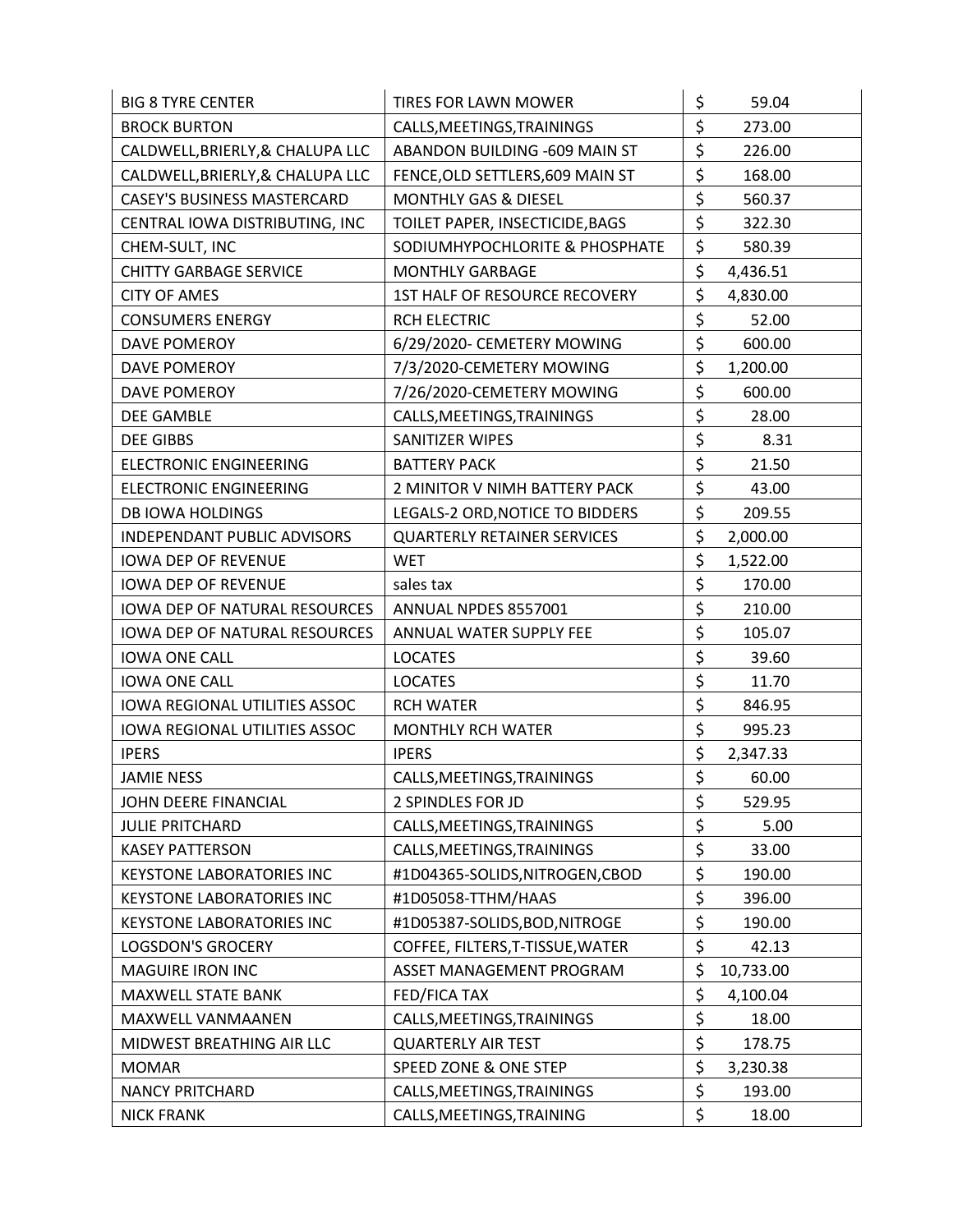| PETTY CASH                     | <b>POSTAGE</b>                          | \$<br>17.15     |
|--------------------------------|-----------------------------------------|-----------------|
| PLUMB SUPPLY COMPANY           | HAMMER DRILL/IMPACT DRIVER COM          | \$<br>399.00    |
| <b>MAXWELL POST OFFICE</b>     | <b>4 ROLLS OF STAMPS</b>                | \$<br>220.00    |
| SAFE BUILDING COMPLIANCE & TEC | BUILDING, ELECTRIC, PLUMB PERMIT        | \$<br>2,246.86  |
| SANDRY FIRE SUPPLY, LLC        | MAINTENANCE ON JAWS                     | \$<br>661.29    |
| <b>SHELBY PATTERSON</b>        | CALLS, MEETINGS, TRAININGS              | \$<br>259.00    |
| SIMMERING-CORY, INC.           | <b>GRANT ADMINISTRATION</b>             | \$<br>2,000.00  |
| STORY COUNTY ANIMAL CONTROL    | 2 CATS 4/18/18-6/5/20                   | \$<br>77.00     |
| <b>STORY COUNTY TREASURER</b>  | LAW ENFORCEMENT                         | \$<br>14,289.90 |
| <b>SUSIE LIVESAY</b>           | CALLS, MEETINGS, TRAININGS              | \$<br>33.00     |
| SYNCB/AMAZON                   | DVDS, BOOKS                             | \$<br>359.14    |
| <b>TAWNIA LESLIE</b>           | CALLS, MEETINGS, TRAININGS              | \$<br>60.00     |
| TODD WHITE PLUMBING            | <b>STORM DRAIN REPAIR</b>               | \$<br>909.72    |
| TODD WHITE PLUMBING            | PRESSURE REDUCE VALVE 200 WEBB          | \$<br>587.17    |
| <b>TONY NESS</b>               | CALLS, MEETINGS, TRAININGS              | \$<br>162.00    |
| U.S. BANK                      | <b>NORTON</b>                           | \$<br>164.77    |
| <b>US CELLULAR</b>             | <b>MONTHLY CELL PHONE</b>               | \$<br>203.77    |
| US CELLULAR                    | MONTHLY CELL PHONE                      | \$<br>204.40    |
| <b>USABlueBook</b>             | STENNER PUMP & ALKALINE CYANID          | \$<br>617.32    |
| <b>USABlueBook</b>             | STENNER PUMP, TESTING SUPPLIES          | \$<br>1,107.30  |
| VAN WALL                       | #10148465,#10148563,#10155311           | \$<br>267.20    |
| WINDSTREAM                     | 091143420-TELEPHONE                     | \$<br>366.66    |
| <b>WINDSTREAM</b>              | <b>LIBRARY TELEPHONE &amp; INTERNET</b> | \$<br>214.53    |
| WINDSTREAM                     | 091143516-TELEPHONE & INTERNET          | \$<br>578.95    |
| <b>Accounts Payable Total</b>  |                                         | \$<br>88,689.44 |
| Total Paid On: 7/01/20         |                                         | \$<br>4,625.52  |
| Total Paid On: 7/15/20         |                                         | \$<br>4,677.68  |
| Total Paid On: 7/29/20         |                                         | \$<br>4,719.70  |
| <b>Total Payroll Paid</b>      |                                         | \$<br>14,022.90 |
| ***** REPORT TOTAL *****       |                                         | \$102,712.34    |
|                                |                                         |                 |
| <b>Expenses By Fund</b>        | July 7-July 31 2020                     |                 |
| <b>GENERAL</b>                 |                                         | \$<br>55,221.64 |
| <b>ROAD USE TAX</b>            |                                         | \$<br>3,390.34  |
| <b>WATER</b>                   |                                         | \$<br>24,952.50 |
| <b>SEWER</b>                   |                                         | \$<br>10,606.51 |
| <b>WWTP FACILITY</b>           |                                         | \$<br>8,541.35  |
| <b>TOTAL FUNDS</b>             |                                         | \$102,712.34    |
|                                |                                         |                 |
| Revenue by Fund                | $1-Jul$                                 |                 |
| 001 General                    |                                         | \$<br>4,128.74  |
| 110 Road Use Tax               |                                         | \$<br>15,467.83 |
| 112 Employee Benfits           |                                         | \$<br>286.09    |